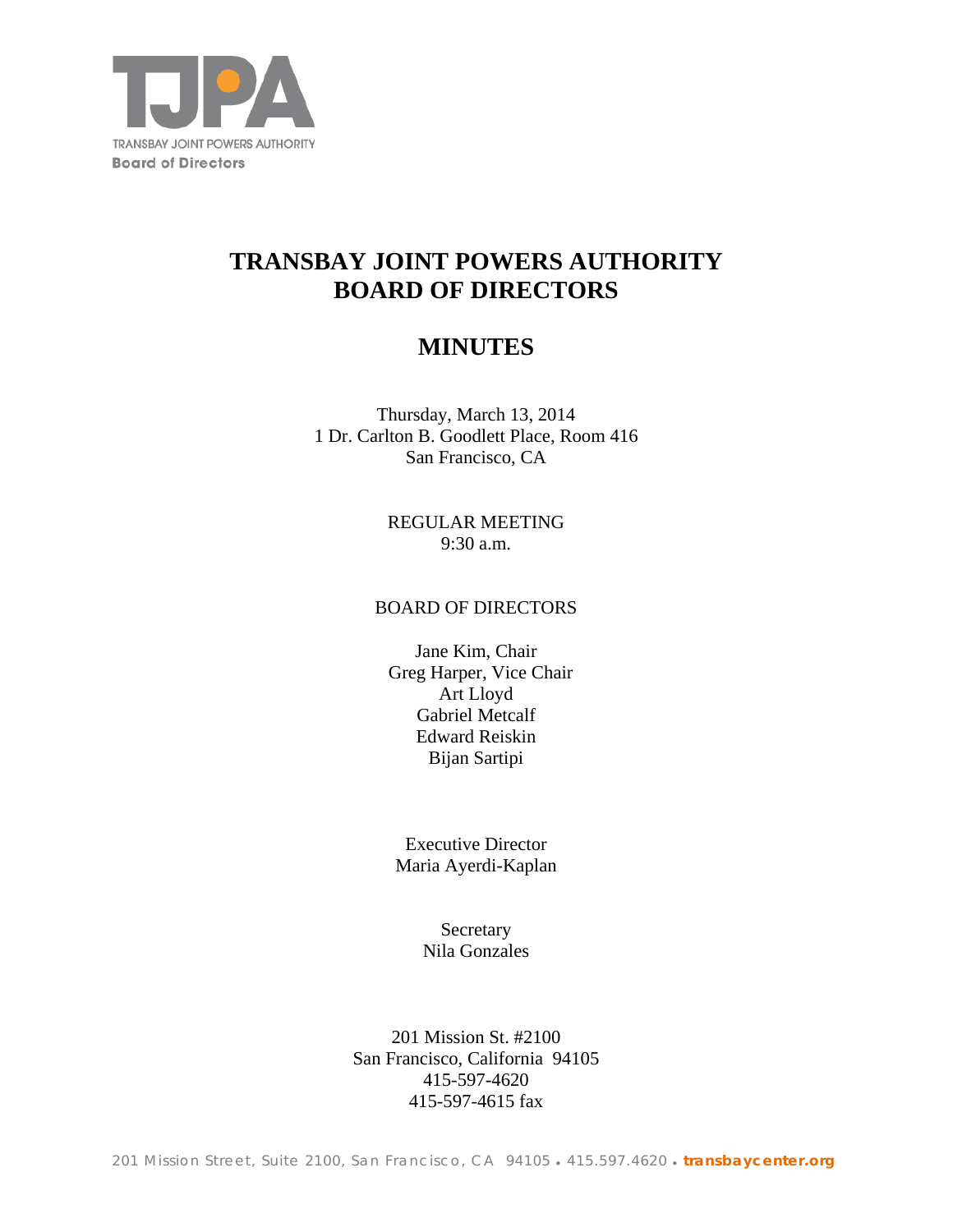#### 9:30 – REGULAR MEETING

#### ORDER OF BUSINESS

1. Call to Order

Vice Chair Harper called the meeting to order at 9:30 a.m.

#### 2. Roll Call

Secretary Gonzales noted that Director Lee was sitting in as Director Lloyd's alternate and Vice Chair Harper was presiding over the meeting in Chair Kim's absence.

Present: Marian Lee Gabriel Metcalf Ed Reiskin Greg Harper

Absent: Art Lloyd Jane Kim Bijan Sartipi

#### 3. Communications

None.

4. Board of Director's New and Old Business

None.

- 5. Executive Director's Report
	- **Quarterly Financial Reports**
	- Construction Update

Executive Director Ayerdi-Kaplan stated reports would be provided on the quarterly financials, monthly construction, bid results to date, recent archaeological find on the construction site, and partnering efforts.

Sara Gigliotti, TJPA Chief Financial Officer, present the Quarterly Financial Reports.

Steve Rule, Turner Construction, presented the Construction Update.

Steve Humphreys, Webcor/Obayashi, and Randy Volenec, Pelli Clarke Pelli Architects, presented an update on recently opened bids and the steps being taken to mitigate the costs.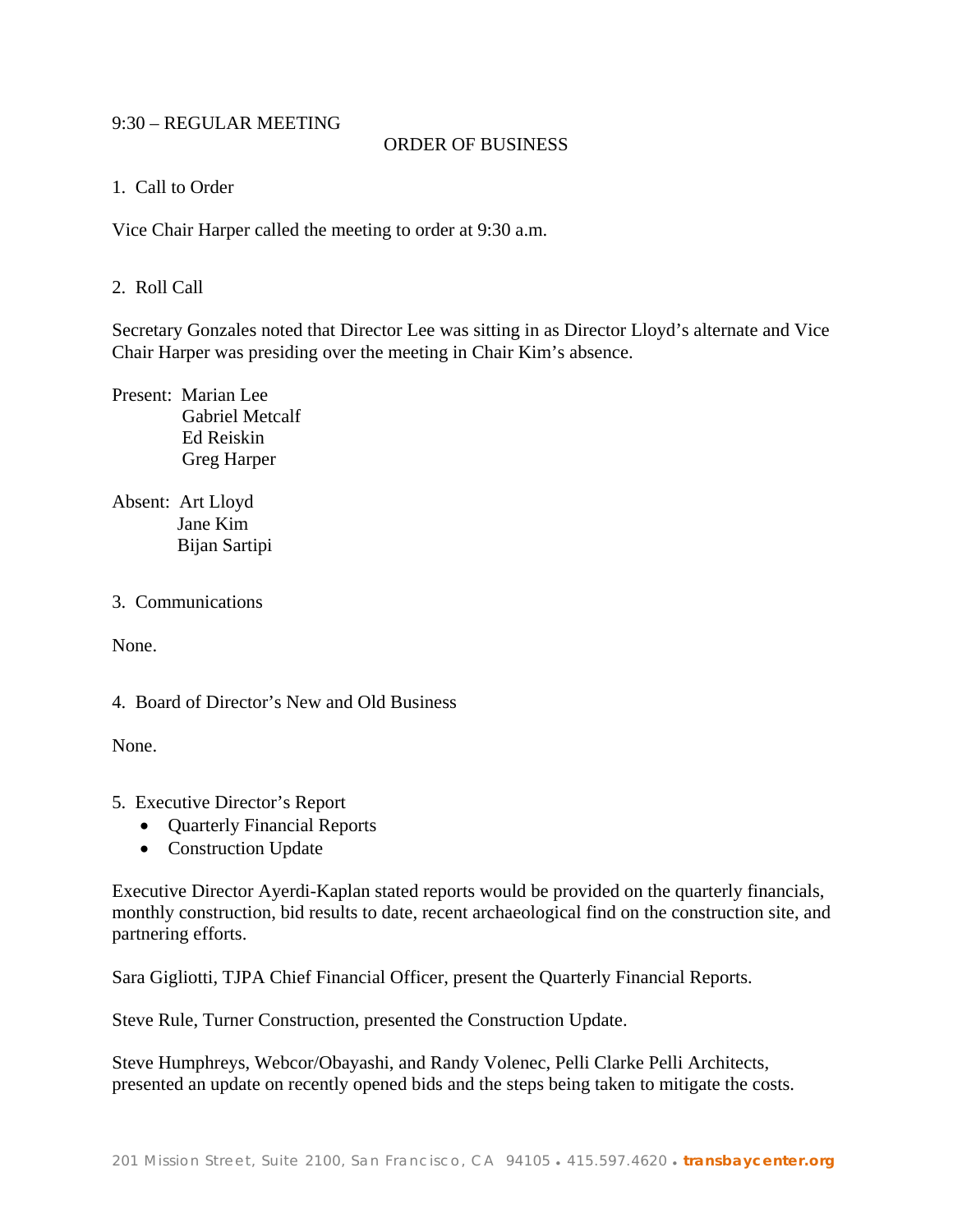Director Reiskin stated it would be helpful for the Board and the public for the presentation to be provided in advance. He then asked Mr. Volenec of Pelli Clarke Pelli Architects how the issues were not foreseen. Mr. Volenec stated there were specific requirements that had to be met and they had to ensure the systems being proposed could meet the requirements so although they were characterized as design build, they were designed all the way to ensure the requirements were being met which was one of multiple factors that caused the bids to come in higher than estimated. He stated the entire team is working to understand why the bids are coming in high and mitigate the issue.

Director Metcalf asked Director Reiskin if he had any suggestions on what should be done to remedy the situation. Director Reiskin stated the quicker that clean packages get out so bids can be received back would be best.

Director Harper stated that as the packages are broken down and put out with budgets, it is critical that the cost estimates be very good. He also stated revisiting the Risk and Vulnerability Assessment would not be objectionable to the Board.

Jim Allan of William Self Associates, the TJPA archaeologists, provided an update on the human burial discovered at the construction site on February 25, 2014. He reported that the protocols in place were implemented and everyone involved has worked very efficiently.

Executive Director Ayerdi-Kaplan reported that the team participated in the San Francisco Partnering Summit on February 27, 2014. She expressed her support for the process and confirmed the project would be engaging in the process.

Public Comment:

Roland Lebrun provided comments on the Quarterly Financial Reports. He made suggestions on how the Downtown Extension line item should be appropriated. He also made a recommendation to invite the Department of Homeland Security to assess the project and provide an opinion on what is necessary as it relates to the Risk and Vulnerability Assessment and associated costs.

6. Public Comment

None.

# THE FOLLOWING MATTERS BEFORE THE TRANSBAY JOINT POWERS AUTHORITY ARE RECOMMENDED FOR ACTION AS STATED BY THE EXECUTIVE DIRECTOR OR THE CHAIR.

# REGULAR CALENDAR

7. Approving an Amendment to Contract No. 08-04-CMGC-000, authorizing Webcor/Obayashi Joint Venture to award a Trade Work subcontract with Shimmick Construction Company as the lowest responsible bidder in the amount of \$48,181,150 for TG07.2: Structural Concrete